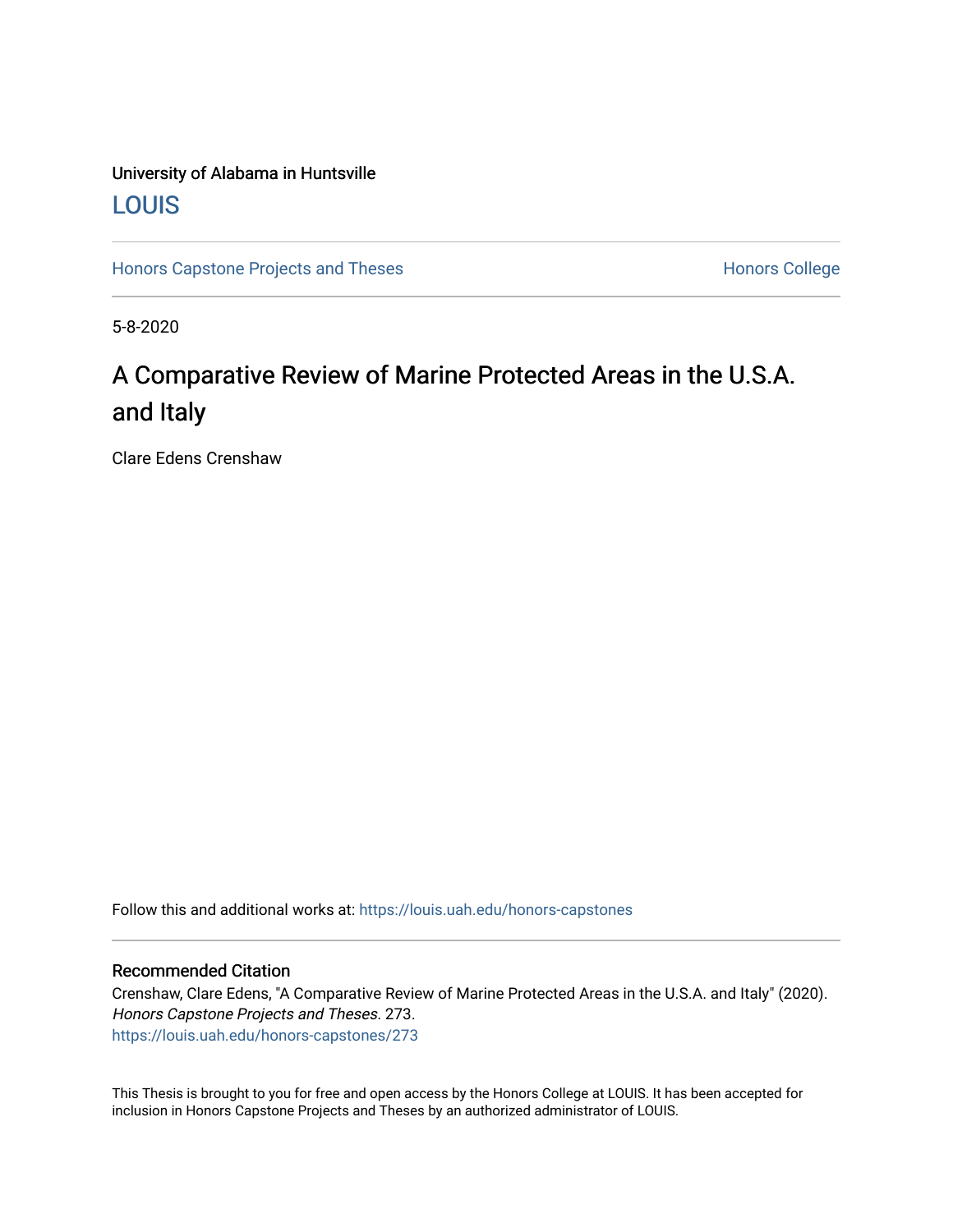# **A Comparative Review of Marine Protected Areas in the U.S.A. and Italy**

**by**

# **Clare Edens Crenshaw**

**An Honors Capstone**

**submitted in partial fulfillment of the requirements** 

**for the Honors Diploma** 

**to** 

**The Honors College** 

**of** 

**The University of Alabama in Huntsville**

**May 8, 2020**

**Honors Capstone Director: Dr. Bruce Stallsmith**

**Associate Professor of Biological Sciences**

 $\frac{5/8/2020}{\text{Student}}$ 

Student Date<br>Britise Rallow D

Director Date

5/8/2020

\_\_\_\_\_\_\_\_\_\_\_\_\_\_\_\_\_\_\_\_\_\_\_\_\_\_\_\_\_\_\_\_\_\_\_\_\_\_\_\_\_\_\_\_\_\_\_\_\_\_\_\_\_

Department Chair **Date** 

\_\_\_\_\_\_\_\_\_\_\_\_\_\_\_\_\_\_\_\_\_\_\_\_\_\_\_\_\_\_\_\_\_\_\_\_\_\_\_\_\_\_\_\_\_\_\_\_\_\_\_\_\_

Honors College Dean Date

\_\_\_\_\_\_\_\_\_\_\_\_\_\_\_\_\_\_\_\_\_\_\_\_\_\_\_\_\_\_\_\_\_\_\_\_\_\_\_\_\_\_\_\_\_\_\_\_\_\_\_\_\_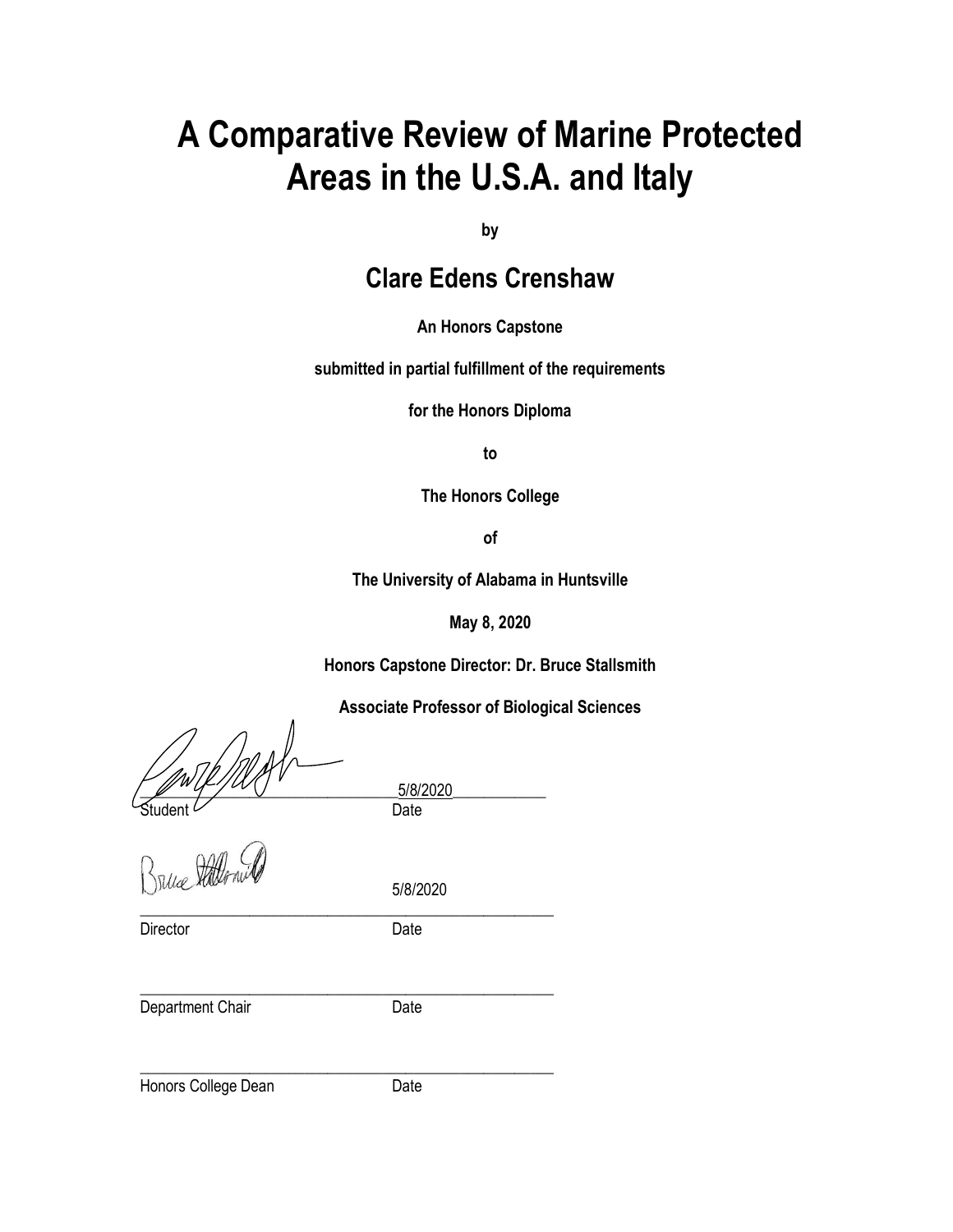

Honors College Frank Franz Hall +1 (256) 824-6450 (voice) +1 (256) 824-7339 (fax) honors@uah.edu

#### Honors Thesis Copyright Permission

#### This form must be signed by the student and submitted as a bound part of the thesis.

In presenting this thesis in partial fulfillment of the requirements for Honors Diploma or Certificate from The University of Alabama in Huntsville, I agree that the Library of this University shall make it freely available for inspection. I further agree that permission for extensive copying for scholarly purposes may be granted by my advisor or, in his/her absence, by the Chair of the Department, Director of the Program, or the Dean of the Honors College. It is also understood that due recognition shall be given to me and to The University of Alabama in Huntsville in any scholarly use which may be made of any material in this thesis.

Clare Crenshaw

Student Name (printed)

 $\sqrt{2}$  and  $\sqrt{2}$ 

Student Signature

\_\_5/8/2020\_\_\_\_\_\_\_\_\_

Date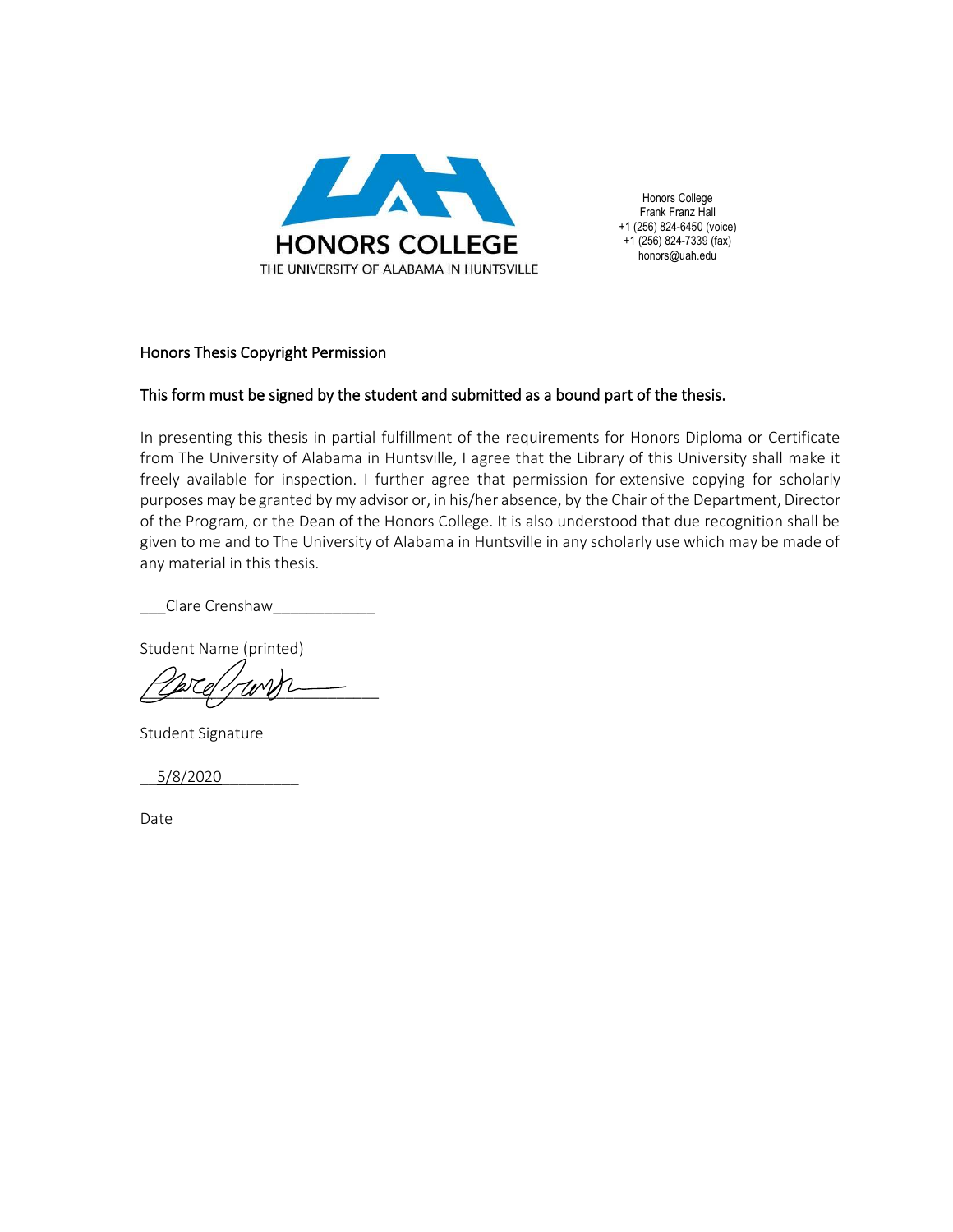### Table of Contents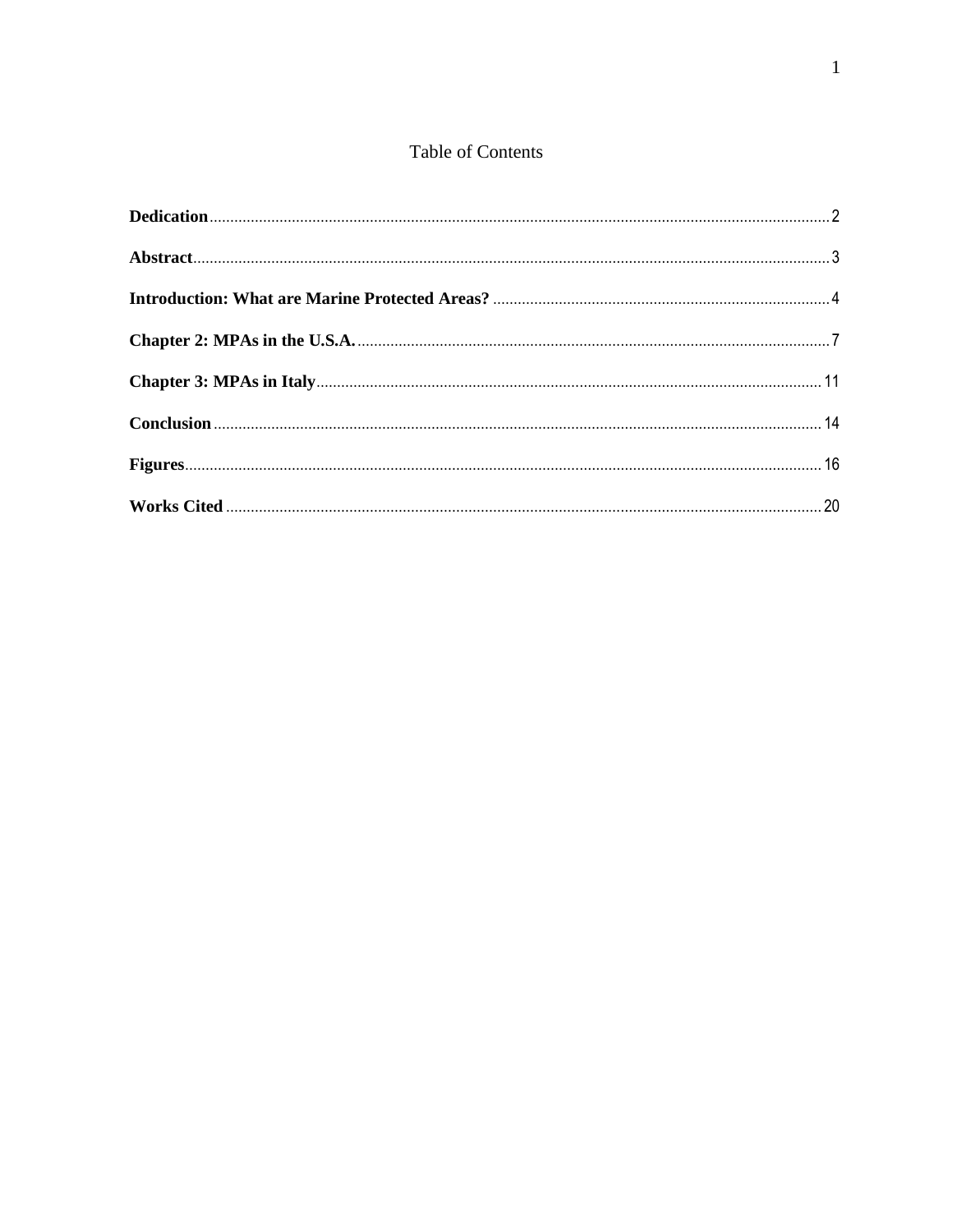#### **Dedication**

<span id="page-4-0"></span>I would like to dedicate this thesis to my family and friends who supported and motivated me to complete my Honors Diploma. I would also like to acknowledge Dr. Bruce Stallsmith and Domenico "Mimi" Sgambati, who helped me explore my academic and professional interests in the field of marine science both domestically and abroad. Without this support system, my experiences and accomplishments would not have been possible. Also, I would like to thank the Dauphin Island Sea Lab, Sant'Anna Institute, and the Punta Campanella Marine Protected Area for providing me with the most beautiful classrooms: our world's oceans.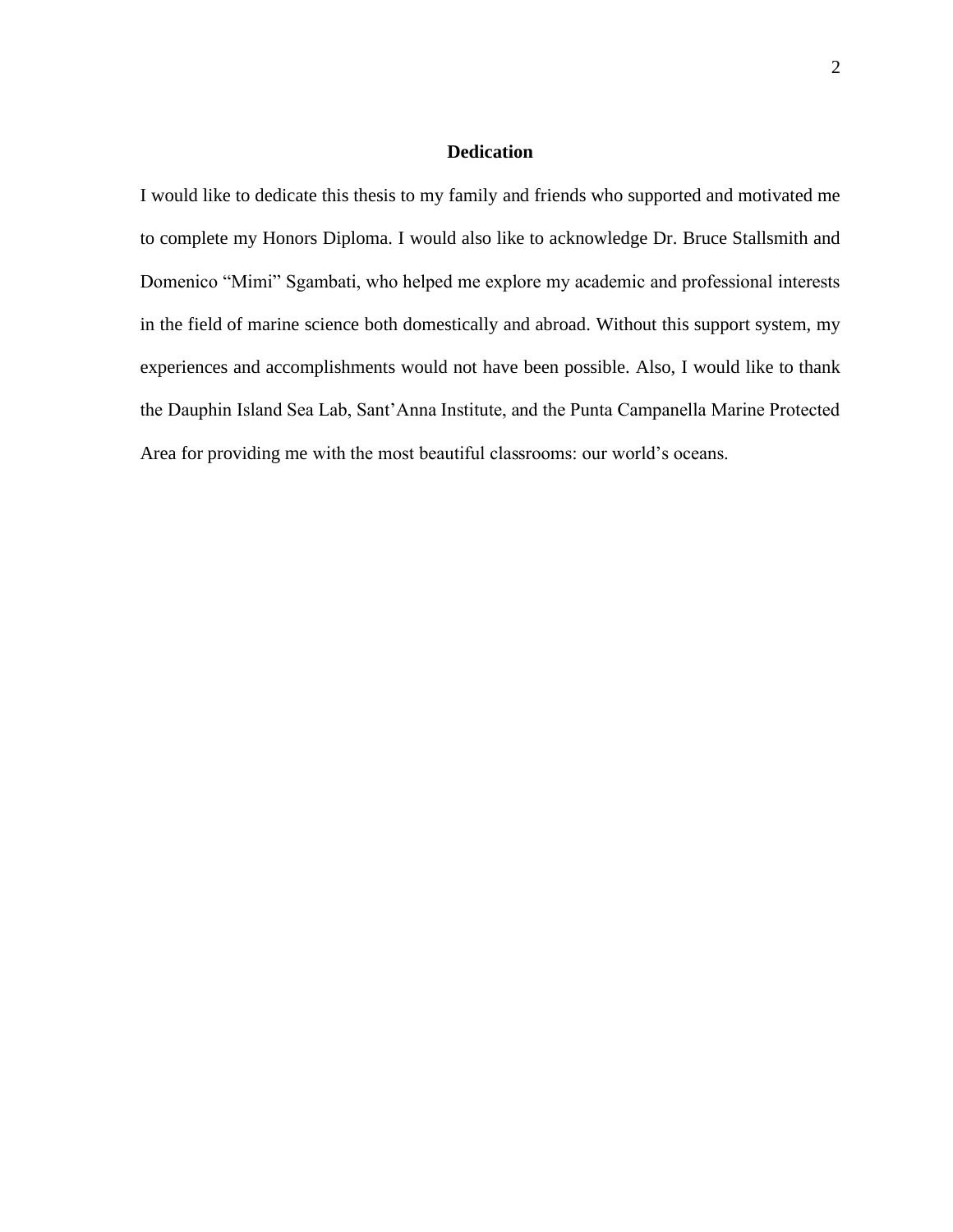#### **Abstract**

<span id="page-5-0"></span>Coastal resource management (CRM) can be defined as actions that accomplish sustainable use and management of both economically and ecologically valuable resources in coastal areas which also take into account the complex interactions among and within resource systems, as well as with humans. It is an inherently participatory and interdisciplinary field, encompassing various fields such as ecology, economics, and social science. One main aspect of CRM is the implementation of marine protected areas (MPAs), which has been widely accepted across the globe as a great tool for conservation of marine resources and an important component of a comprehensive management approach. Through a review of MPA history, development, and status in the U.S. and Italy, I seek to understand and explain similarities and differences through connections to the characteristics of each country, like ecological structure, social support, and governmental regulations.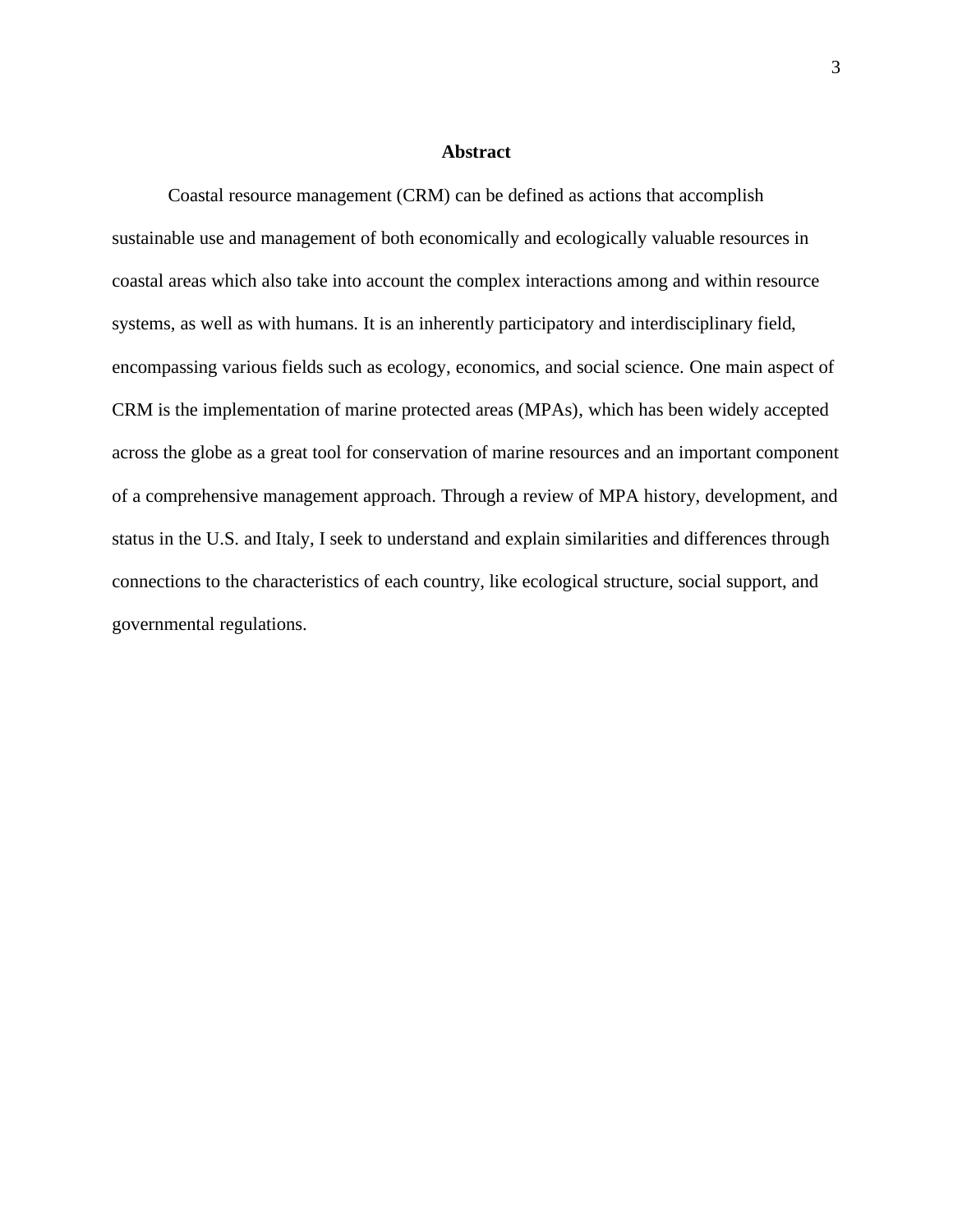#### **Introduction: What are Marine Protected Areas?**

#### <span id="page-6-0"></span>**Broadly Defined**

Marine protected areas are increasingly recognized by the U.S. and other nations around the globe as important tools for conserving and using marine resources in a sustainable way. Despite their widespread application and use, marine protected areas are widely defined and misunderstood. The International Union for Conservation of Nature (IUCN) defines a protected area as "a clearly defined geographical space, recognised, dedicated and managed, through legal or other effective means, to achieve the long-term conservation of nature with associated ecosystem services and cultural values" (9). Therefore, MPAs are protected areas that include the marine environment and biodiversity.

Countries such as the U.S. and other nations consider the IUCN classifications to be the global standard for defining protected areas (6). However, many countries, including the U.S. and Italy, have their own definitions, classifications, and processes for MPAs. There are countless reasons for conserving marine resources, from protecting economically valuable resources, conserving biodiversity, and protecting species. MPAs can refer to marine reserves, no-take zones, marine sanctuaries, wildlife refuges, fishery closures, to name a few (10). Each type of MPA varies in characteristics such as level of protection and the types of permitted or non-permitted activities within their boundaries.

#### **How Can MPAs Help?**

The wellbeing of our oceans is being threatened by a variety of factors, such as pollution and marine litter, overfishing, and offshore drilling. These threats destabilize the marine ecosystems, making them less resilient to climate change. MPAs provide protection and areas of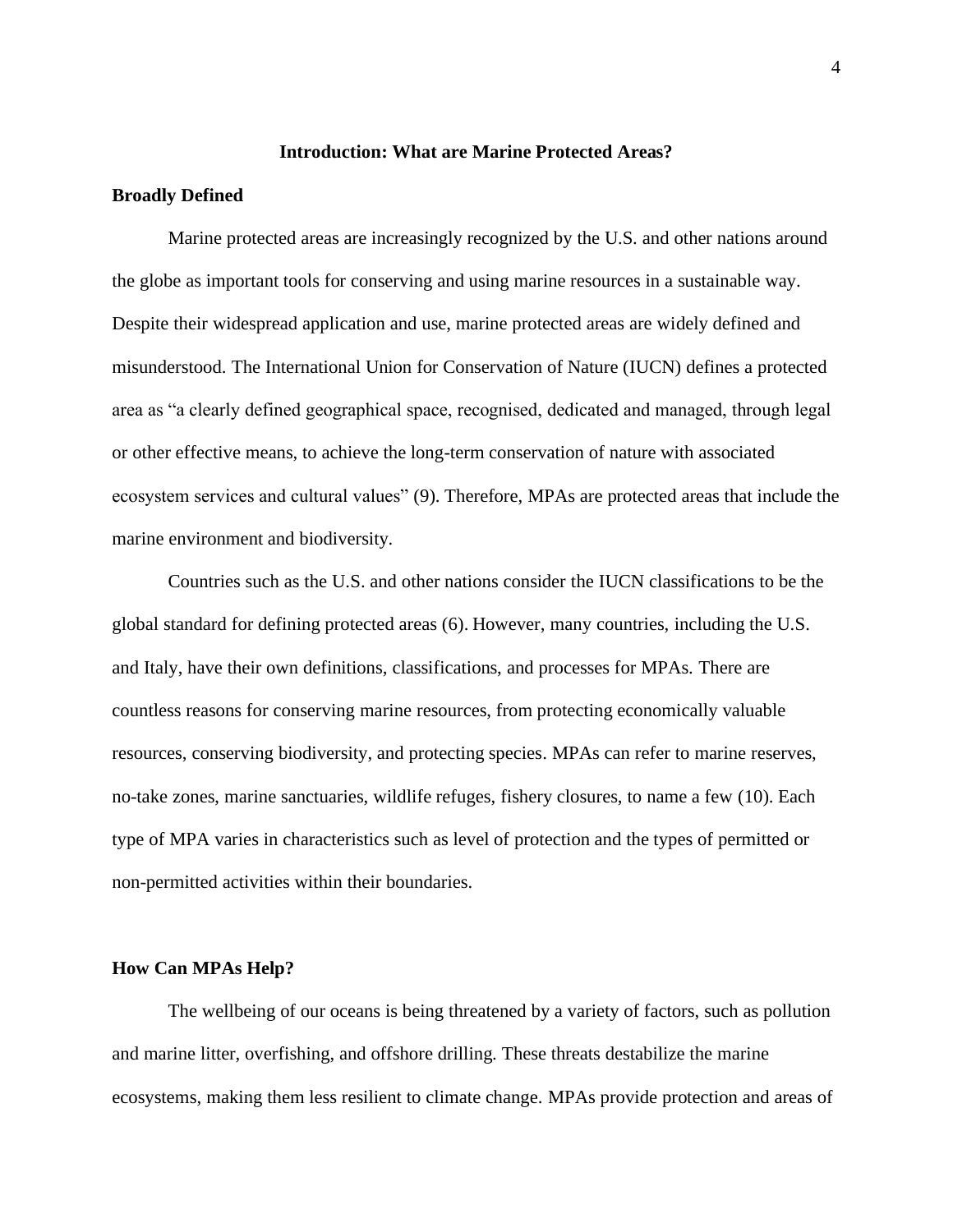reduced stress for countless species, which increases species survival and improves species' ability to adapt to climate change (10). MPAs are also a valuable tool against carbon emissions, as they can protect carbon sequestration habitats such as mangroves, salt marshes, and seagrass meadows from degradation and destruction. This not only prevents carbon emission into the atmosphere, but they stimulate new carbon sequestration by restoring degraded coastal environments.

MPAs not only protect the marine environment, but they also help protect coastal communities. For instance, MPAs that protect coastal habitats such as barrier islands, coral reefs, mangroves and wetlands reduce human vulnerability in the face of climate change and provide the natural storm protection on which people rely (10). Also, MPAs help maintain local cultures, economies, and livelihoods which are intricately linked to the marine environment*.* By providing species a safe place to reproduce and grow, there is an increase in size and quantity of fish catches in surrounding fishing grounds. Humans rely on the marine and coastal environment for a variety of resources and activities and maintaining the health and natural heritage of our oceans ensures the continuation of these benefits.

#### **Effective MPAs**

The IUCN protected area definition is intended to make it difficult for regions prone to resource exploitation to become MPAs, which helps ensure that MPAs are effective (9). Factors such as illegal harvesting, lax regulations that allow detrimental activities, and ill-considered geographic boundaries often cause MPAs to fail to reach their full potential. When planning an MPA, it is essential to have in-depth knowledge of the area to define its ecological boundaries and protection objectives. However, during the planning, implementing, and managing stated of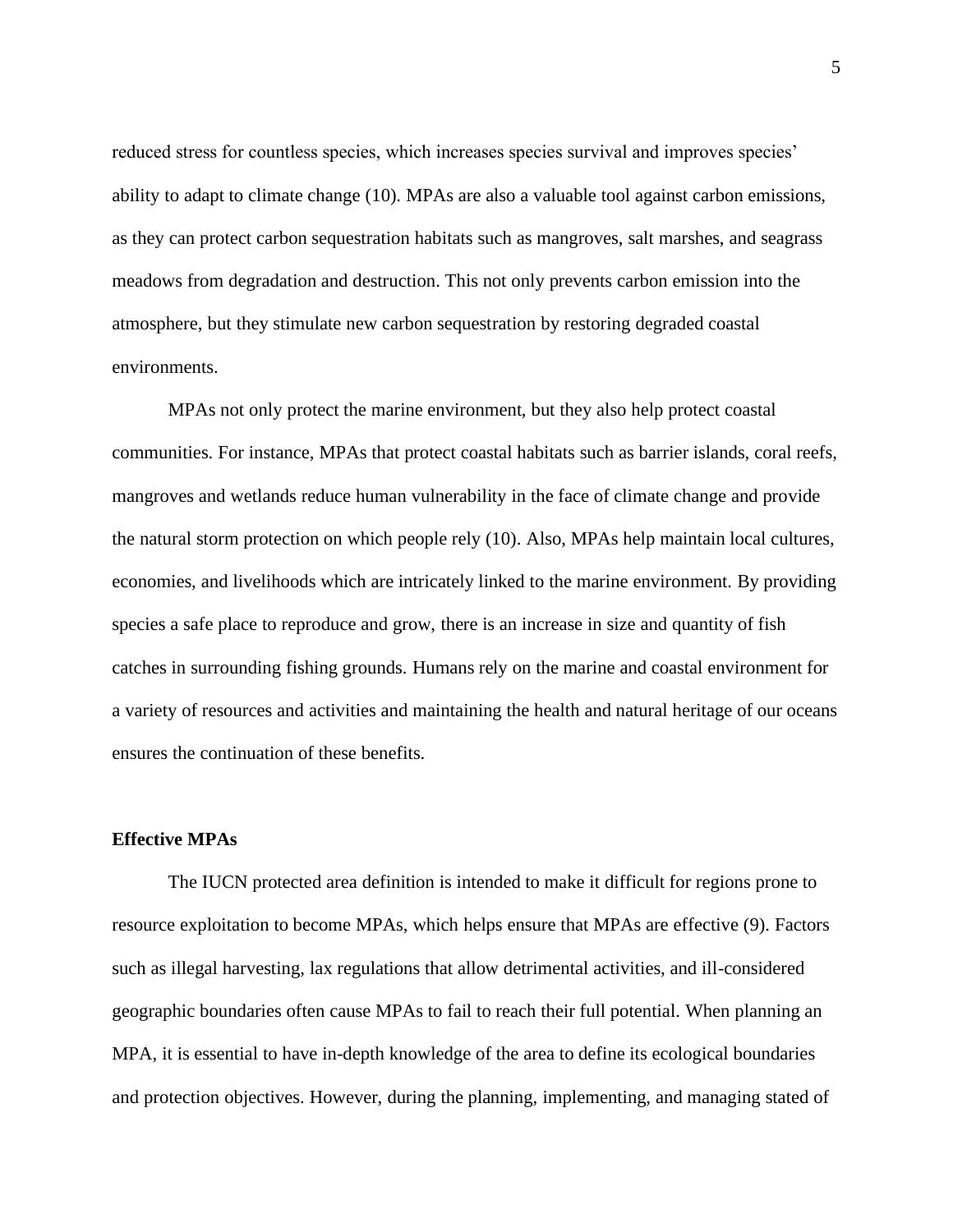MPA development, it is important to pay attention to all aspects that influence MPA performance, including both biological and human dimensions. Social, economic, and institutional factors can dramatically affect the outcome of MPA implementation, so public support and compliance is essential to an effective MPA, as even the strictest regualtions are ineffective if the public does not adhere to them. Organizations such as the World Wide Fund and the IUCN are dedicated to increasing public and political support of MPAs (8). According to the IUCN, most existing MPAs do not have enough human and financial resources to properly implement conservation and management measures (10).

#### **MPAs Across the Globe**

.

MPAs that are connected to one another either ecologically or scoially are called a network, which is intended to promote education and cooperation between administrations. The IUCN reports that the global MPA network currently protects 6.35% of the ocean, but only just over 1.89% is covered by exclusively no-take MPAs. No-take MPAs are regions that prohibit all extractive activities, such as fishing, mining, and drilling. The current status of the global MPA network is far from the commitments made to the Convention on Biological Diversity's (CBD) Aichi Target 11 of 10% MPA coverage by 2020, and even further from the recommendations made at the IUCN World Parks Congress 2014 that at least 30% no-take MPA coverage worldwide is needed. The fact that seven countires account for 80% of the surface area of MPAs further demonstrates the divide in marine protection in the global network (10).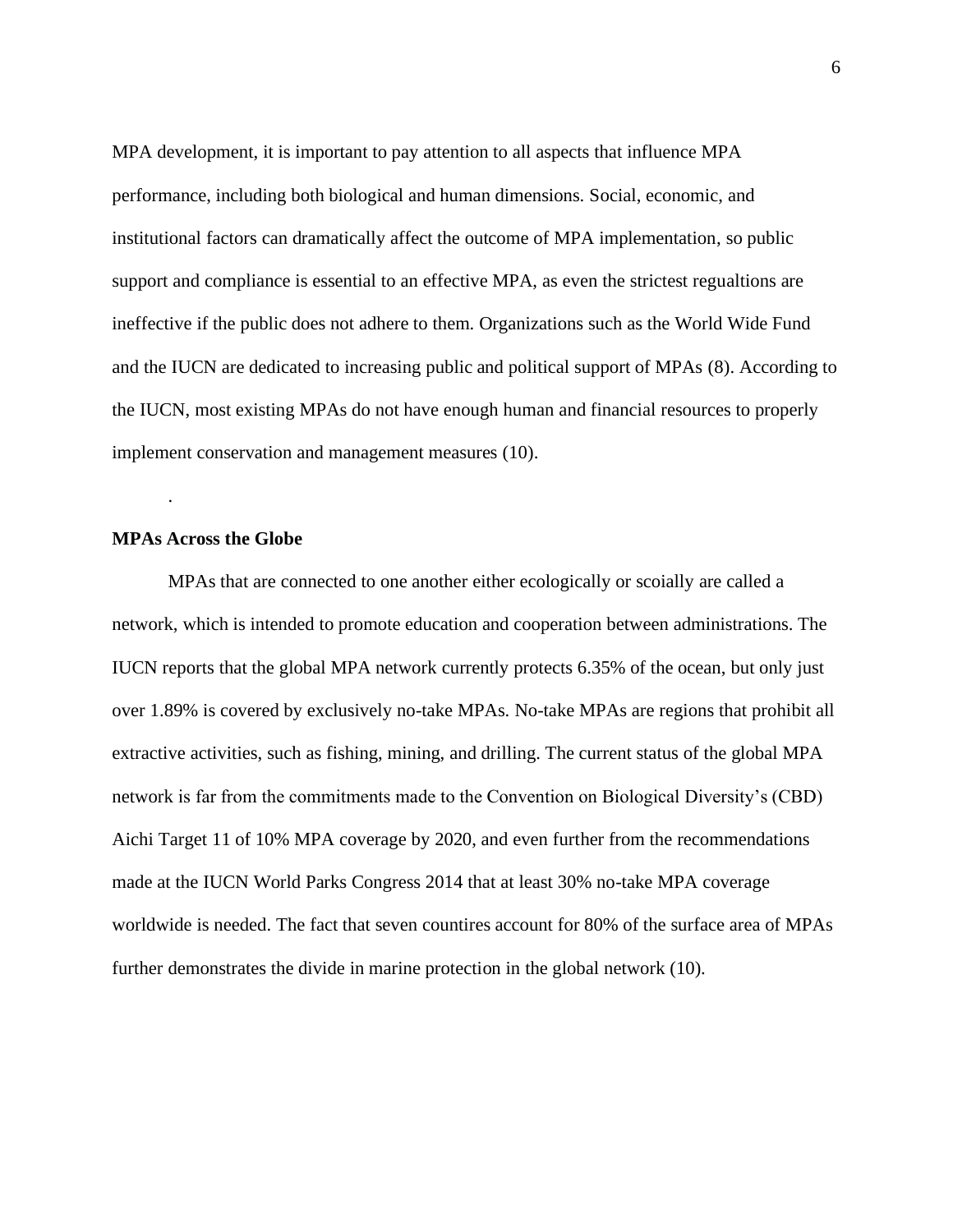#### **Chapter 1: MPAs in the U.S.A.**

#### <span id="page-9-0"></span>**American Coastal Life**

The United States has the world's largest Exclusive Economic Zone, which supports an enormous biodiversity and wealth of life in coastal, marine, and Great Lakes waters (6). According to NOAA, over 127 million people live in the coastal counties of the U.S., which is almost 40 percent of the nation's total population, yet the coast accounts for less than 10 percent of the nation's land mass (excluding Alaska). Coastal areas are significantly more crowded than the U.S. overall, and the population density of coastal shoreline counties is over six times greater than the corresponding inland counties. Annually, coastal counties produce more than \$8.6 trillion in goods and services, employ 56.8 million people, and pay \$3.5 trillion in wages (5). Many of these jobs and services are dependent on the support of a healthy marine ecosystem, so these stakeholders are often involved in the planning and management of MPAs.

#### **History**

In 1903, President Theodore Roosevelt established the first MPA in the USA at the Pelican Island National Wildlife Refuge. MPAs expanded across the country, with the National Marine Sanctuary Act passed in 1972, which outlined the process for creating Sanctuaries. The Coastal Zone Management Act was also passed in 1972, which established the National Estuarine Research Reserve System, a network of MPAs for research, education, and stewardship. By the 1980s, states such as Florida and Michigan began creating their own systems for preserving their aquatic habitats. At this point, MPAs were being managed at various levels of the government, which remains true to this day.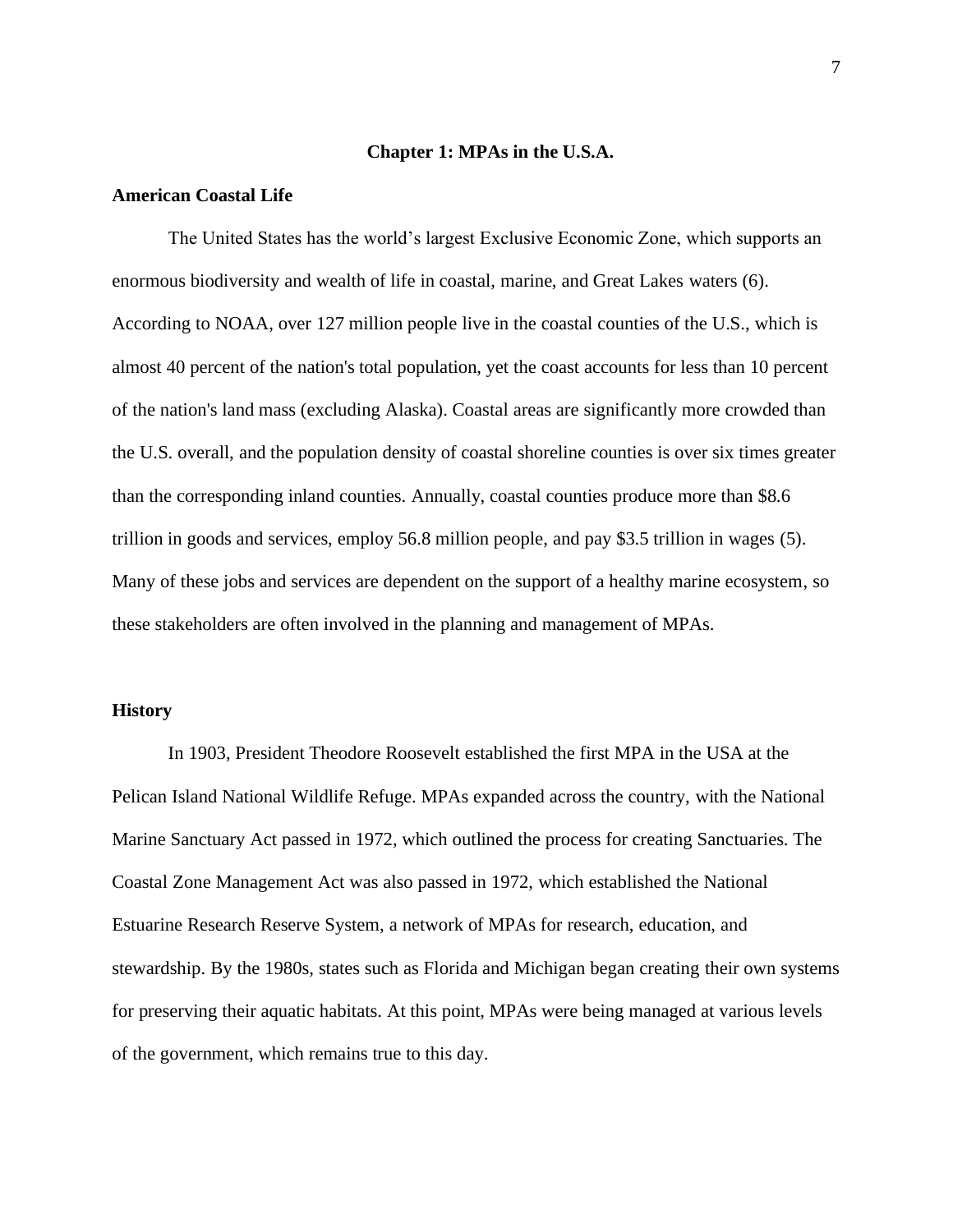In 2000, President Clinton issued Executive Order 13158, which defines MPA as, "Any area of the marine environment that has been reserved by Federal, State, territorial, tribal or local laws or regulations to provide lasting protection for part or all of the natural and cultural resources therein" (1). The Order also called for the establishment of a National System of Marine Protected Areas, which was officially established in 2009 (3). The purpose of the national system is to "strengthen and connect the nation's diverse marine protected area programs in order to more effectively protect the nation's natural and cultural marine heritage and living marine resources for current and future generations" (6)

#### **MPA Regulation and Management**

The National Marine Protected Areas Center developed a Classification System which allows agencies and stakeholders to describe MPAs using five objective characteristics common to most MPAs: Conservation Focus, Level of Protection, Permanence of Protection, Constancy of Protection, Scale of Protection (5). Conservation Focus refers to the specific characteristics of the area that the MPA was established to protect, such as natural or cultural heritage or sustainable production. The Level of Protection is the type of legal protections that are afforded to the site's resources and ecological processes by determining which activities are permitted within its boundaries. This ranges from Uniform Multiple-Use or Zoned Multiple-Use to areas of No Access. Permanence of Protection refers to if the protections are permanent, conditional, or short-term, like a fishery closure. Similarly, Constancy of Protection is if the protections are year-round, seasonal, or rotating. Finally, Scale of Protection can range from an entire ecosystem or process to a single focal species. These five functional characteristics can be used to provide a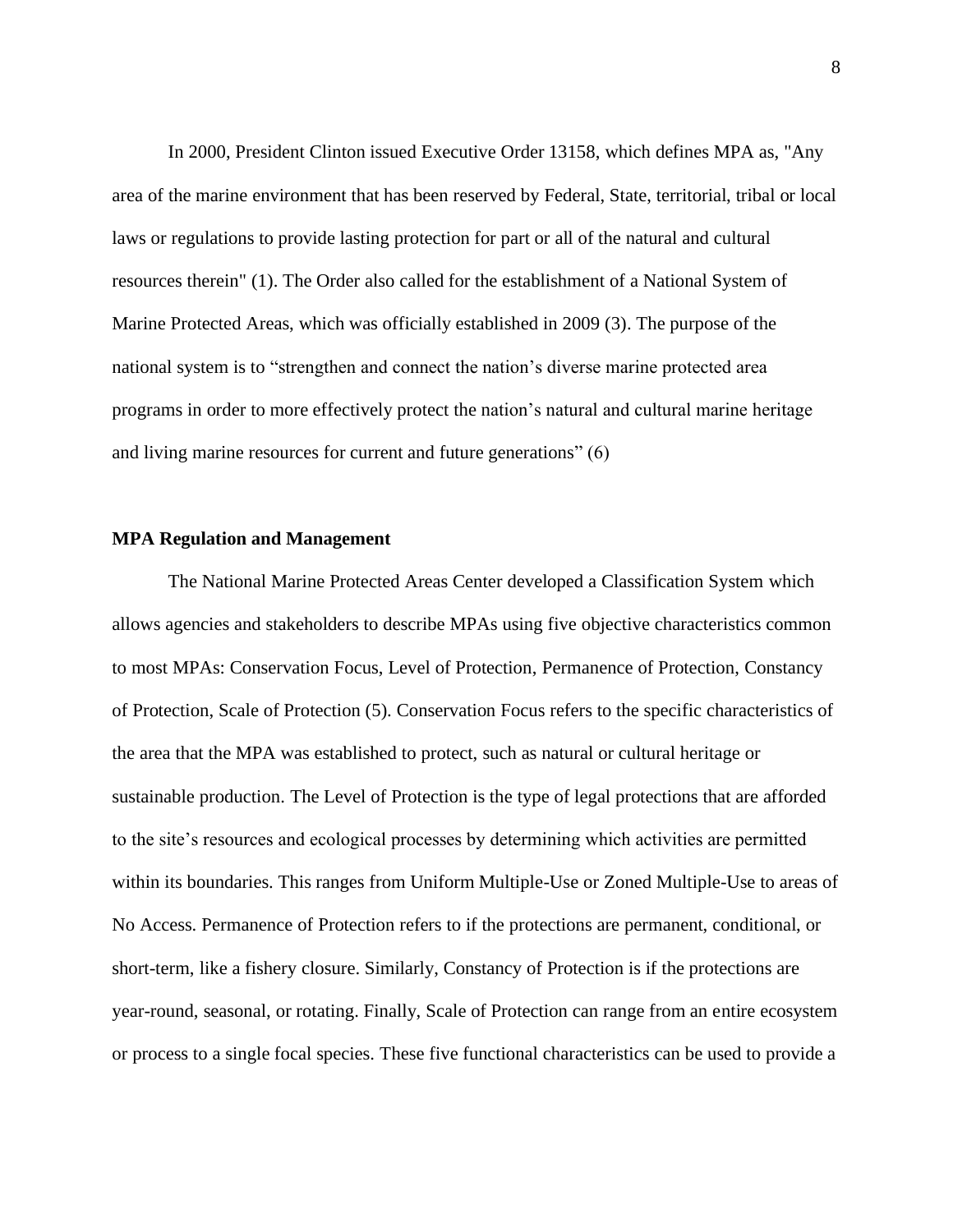clear image of why the site was established, what it is intended to protect, how it achieves that protection, and how it may impact local ecosystems and human uses (5).

U.S. MPAs have been established by over 100 legal authorities, with some federal and state agencies managing more than one MPA program, each with its own legal purpose (6). The variety of types of MPAs can make studying and comparing U.S. MPAs rather complex and confusing, which could cause missed opportunities for broader conservation through coordinated planning and management. Accorning to the MPA Inventory in 2012, approximately 75% of the nation's MPAs are managed by coastal states and territories, while 22% are under federal jurisdiction. Although most U.S. MPAs are managed by states and territories, these areas are relatively quite small. In contrast, federally managed areas such as Federal fishery closures and National Monuments tend to be very large. For this reason, approximately 98% of the total U.S. MPA area is managed by federal agencies  $(3)$ .

#### **Current Status**

The 2012 Analysis of MPAs reported that the U.S. currently has more than 1700 MPAs which cover over 41% of U.S. marine waters, and vary widely in purpose, legal authorities, managing agencies, management approaches, level of protection, and restrictions on human uses (see Figure 1). The majority (86%) of our nation's MPAs are multiple-use sites that allow a variety of human activities, including fishing and other extractive uses. In contrast, only 14% of all U.S. MPAs are no take areas that prohibit the extraction or significant destruction of natural or cultural resources (3). These no-take reserves are relatively rare, and they only account for 3% of U.S. waters (1). The West Coast (specifically California, Oregon, and Washington) has the most MPAs, but the region with the largest total area of MPAs is the Pacific Islands (13). This is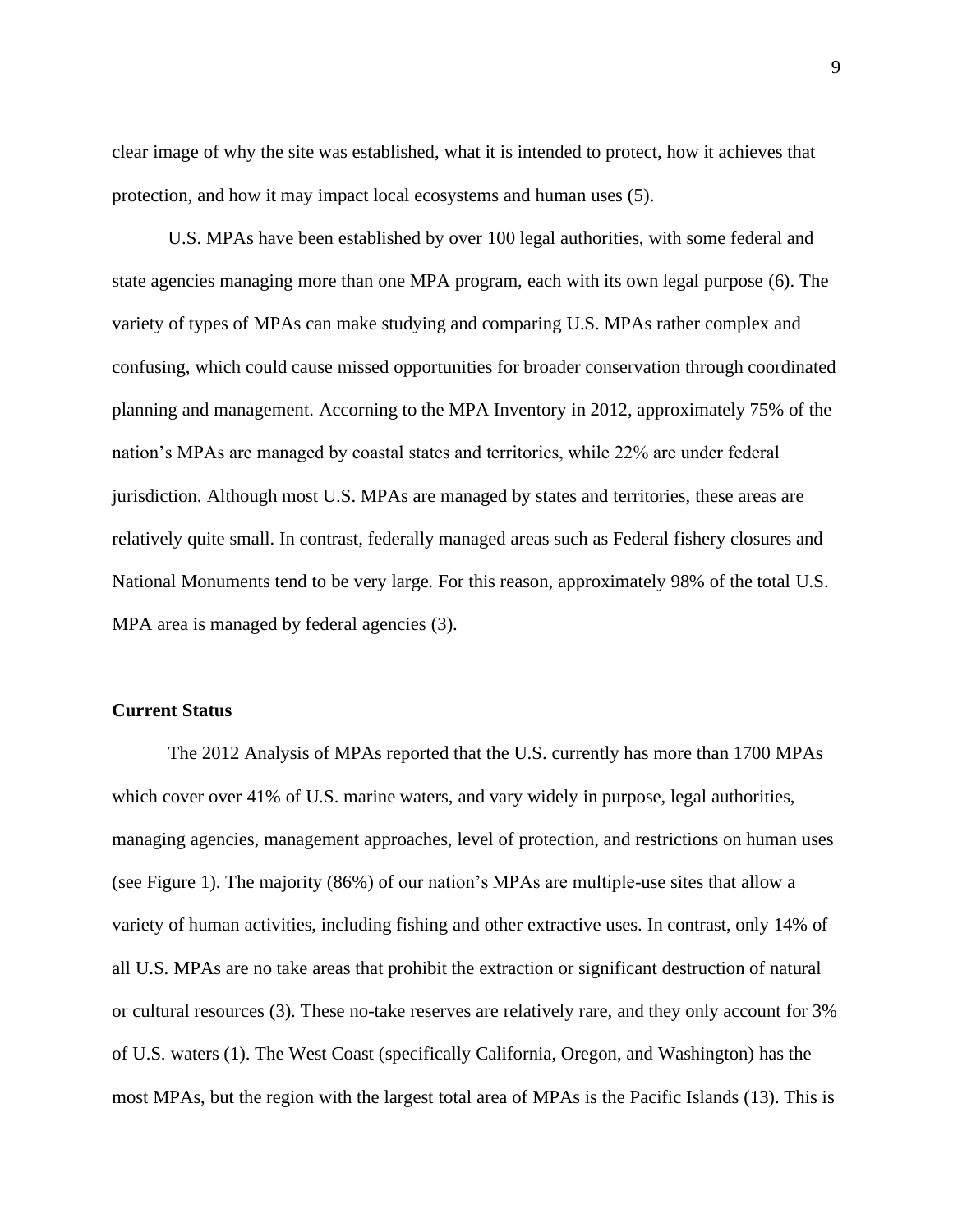due to the Papahānaumokuākea Marine National Monument, which was established in 2006 and is the largest MPA and no-take area in the world (3).

MPAs created and managed by different authorities tend to protect different types of resources. Many state MPAs were created to protect specific coastal habitats and resources, such as beaches and nesting bird habitats, while most of the federally managed MPAs primarily include sites such as national marine sanctuaries and parks, seashores and wildlife refuges, and federal fishery closures (13). Sixty-eight percent of U.S. MPAs were created, at least in part, to conserve natural heritage values such as biodiversity, ecosystems, or protected species, which represents about half of the total MPA area in the U.S. On the other hand, roughly 23% of U.S. MPAs focus on sustainable production, which constitutes the other half of total U.S. MPA area. Around 9% of U.S. MPAs and less than 1% of the total U.S. MPA area focus primarily on conserving the cultural heritage of our nation (3).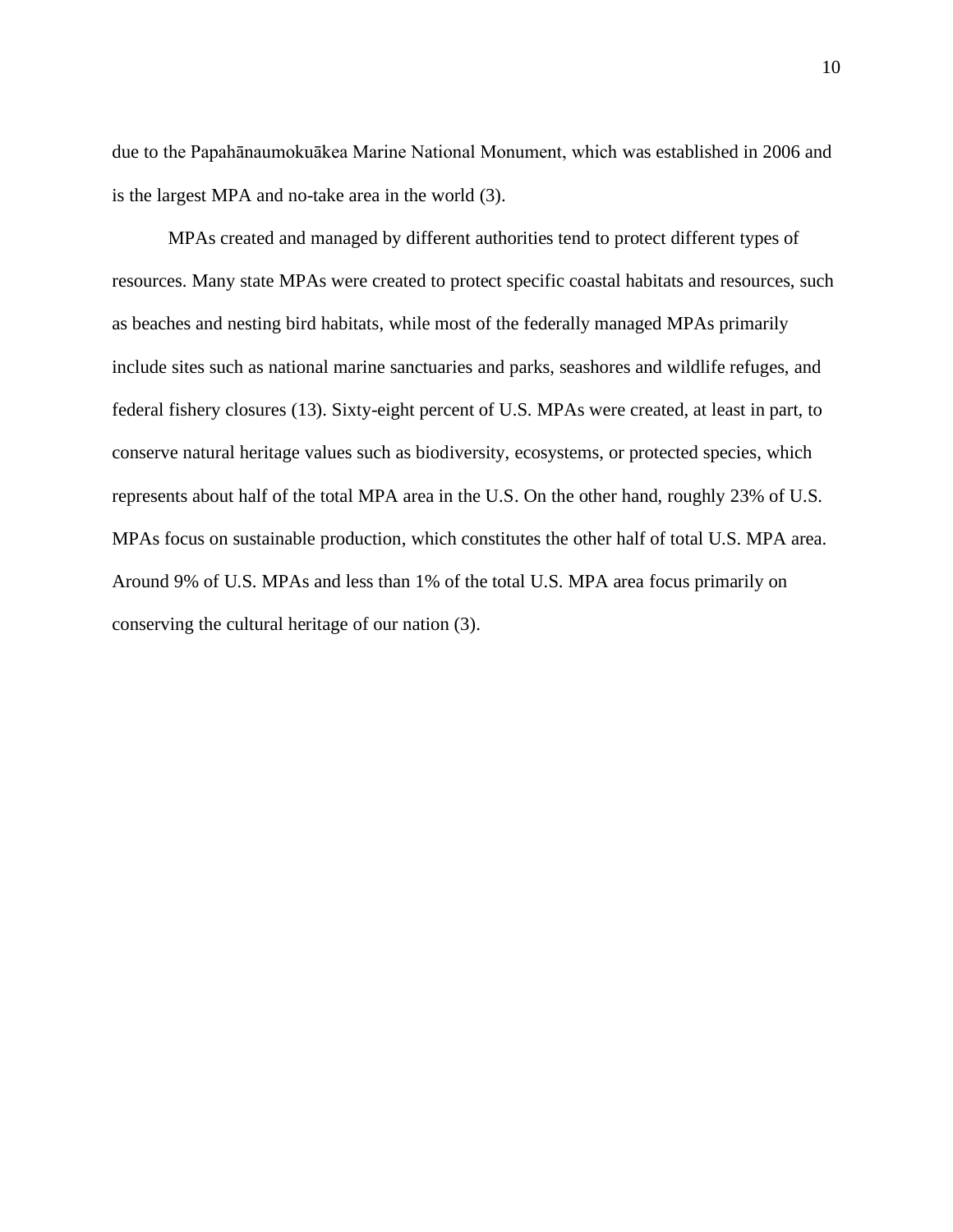#### **Chapter 2: MPAs in Italy**

#### <span id="page-13-0"></span>**Italian Coastal Life**

Italy is roughly the size of California, but with a slightly longer coastline and a population of about 56 million, of which about half live within 30 miles of the coast (7). Marine life is deeply engrained into Italian culture, as it has been a vital resource to civilaizitons on the Italian penninsula for thousands of years. Due to this long history, it is no wonder that the Mediterranean is one of the priority eco-regions in the world. It contains only 0.82% of the ocean surface, but with nearly 17,000 known marine species today it is home to 4-18% of the global marine biodiversity with similarly high endemism (12). The Mediterranean contains important reproduction regions for many pelagic species, such as the Atlantic bluefin tuna, the great white shark, and the green and loggerhead sea turtles. Many of these species are rare and are classified by IUCN as threatened or endangered.

#### **History**

Italian Law 979, passed in 1982, authorized the designation of no more than 50 MPAs in Italian coastal waters. This authority was originally given to the Ministry of Marine and Mercantile Affairs but was passed on to the Ministry of Environment and Terratorial Protection after its creation in 1986. Many sites were initially evaluated as potential MPA sites, with the first 2 being established in 1986 and another 5 in 1991. In addition to their own MPA system, Italy is involved in the Barcelona Convention of 1978, which expanded its scope in 1995 to protect the coastal and marine environment of the Mediterranean. This protocol established Specially Protected Areas of Mediterranean Importance (SPAMI), which are protected areas located partially or entirely on the high seas and are important due to a high degree of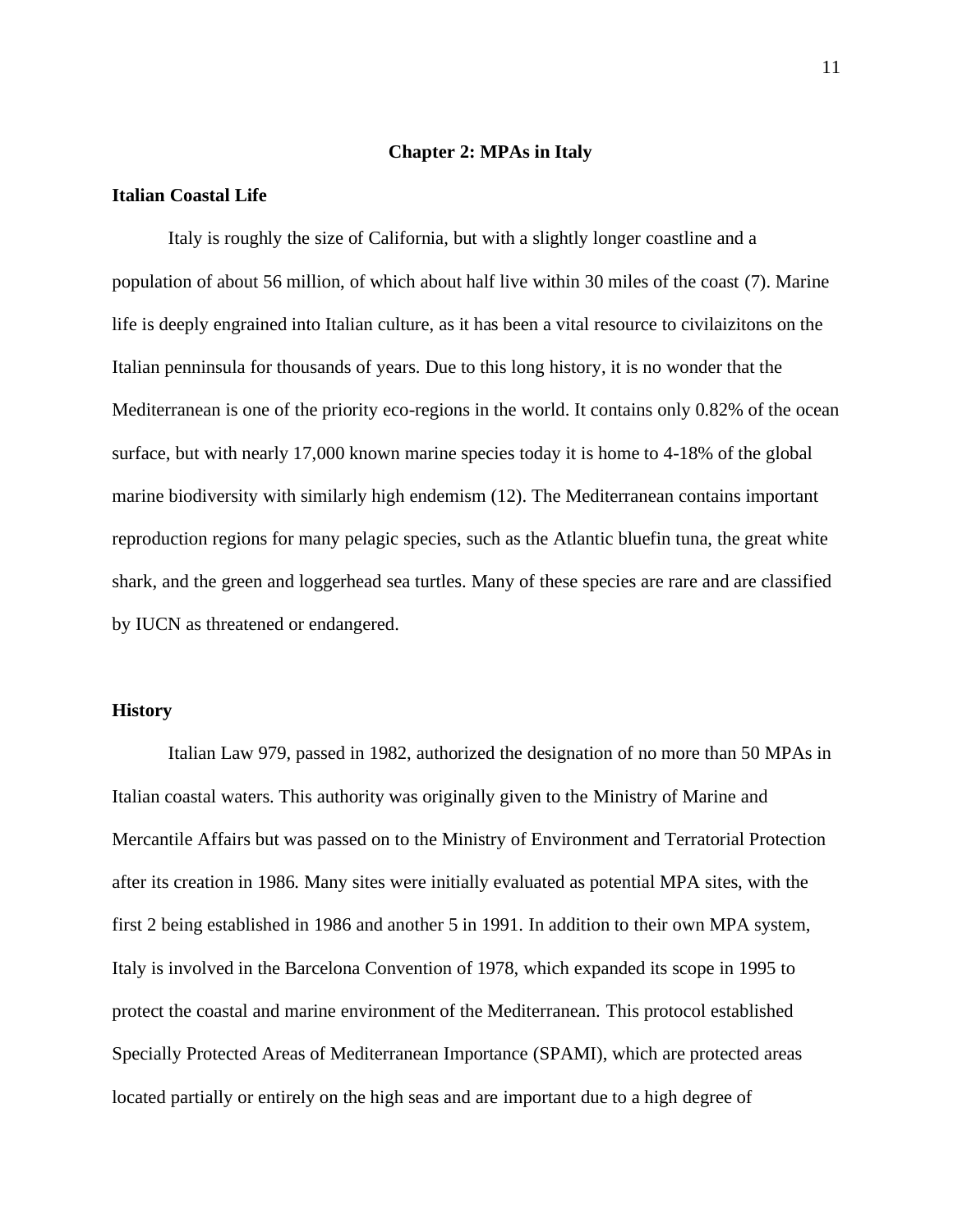biodiversity, the uniqueness of the habitat, the presence of rare, endangered or endemic species, or are of special interest from a scientific, aesthetic, cultural or educational point of view.

#### **MPA Regulation and Management**

Potential MPAs in Italy must first be designated as "marine retrieval areas" worthy of protection, at which point they will be evaluated by the Ministry of Environment and an administrative process begins for the creation of the institution. This process involves studying both the natural environment and the socio-economic activities in the region, which allows them to create a management plan that respects its natural and socio-economic characteristics. Important protected sites include scientific, ecological, cultural, educational and economic characteristics, such as an endangered species or archeological site. The decree of the Minister of the Environment must delineate the protected area and have specific conservation objectives for the protection. All Italian MPAs are divided into three zones with varying levels of protection. Zone A is the true heart of the reserve and represents an area with no human impact. All human activity is prohibited in this zone, other than authorized scientific research and service activities. Zone B is the general reserve area, where many harmful activities are prohibited or regulated while granting sustainable use of the resources at a lower impact level. Zone C is a partial reserve which acts as a buffer between the protected and non-protected areas, and these are typically the largest areas of the MPAs (4).

The management of marine protected areas is entrusted by the Minister of Environment to public bodies, scientific institutions or recognized environmental associations. Sometimes, a city will be in charge of managing the MPA, while other MPAs may be managed by a consortium of invested entities, such as provincial governments or universities. The funds for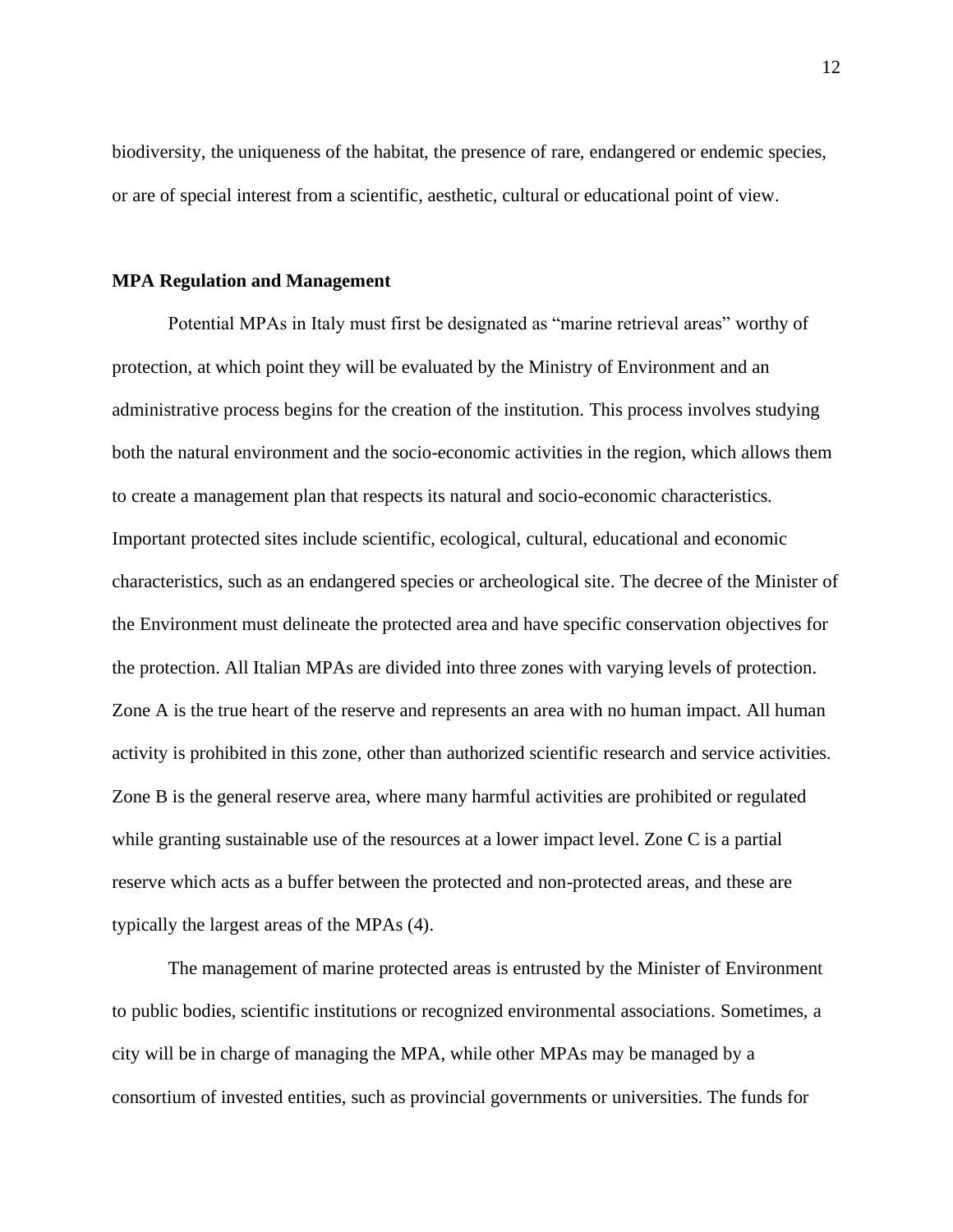managing the MPAs are provided by the government in Rome, although supplementary funds and services may be provided locally. Due to local management, there is a high level of local involvement in MPA day-to-day responsiblities. However, due to the governmental structure of Italian cities, the management and fate of MPAs can be in the hands of ever-changing mayors with ever-changing ideas for the direction of the protected area. Local management also causes issues with conflicting national and local interests, which creates barriers to creating a national system of MPAs (4).

#### **Current Status**

As of 2013, the Ministry of Environment reported that 48 marine retrieval sites have been identified, 5 of which have been indicated as worthy of protection but no official process has begun (see Figure 2). Of the 48 sites, preliminary investigations have begun for 17 of the sites to be established as MPAs and are in some stage of the process (see Figure 3). The remaining 27 areas (see Figure 4) have been successfully established as MPAs, in addition to 2 submearged parks, which together protect around 880 square miles of sea and over 400 miles of coastline. Italy is also involved in the International Marine Mammal Sancuary, located in the Ligurean Sea on Italy's northwest coast, which covers a vast area of coastline and around 10,000 square miles of sea. The SPAMI List consists of 32 sites, as of 2013, 10 of which are Italian MPAs. In order to achieve this status, MPAs must promote study initiatives that allow to monitor the health of the seabed annually, in order to verify the maintenance of a high degree of biodiversity (4).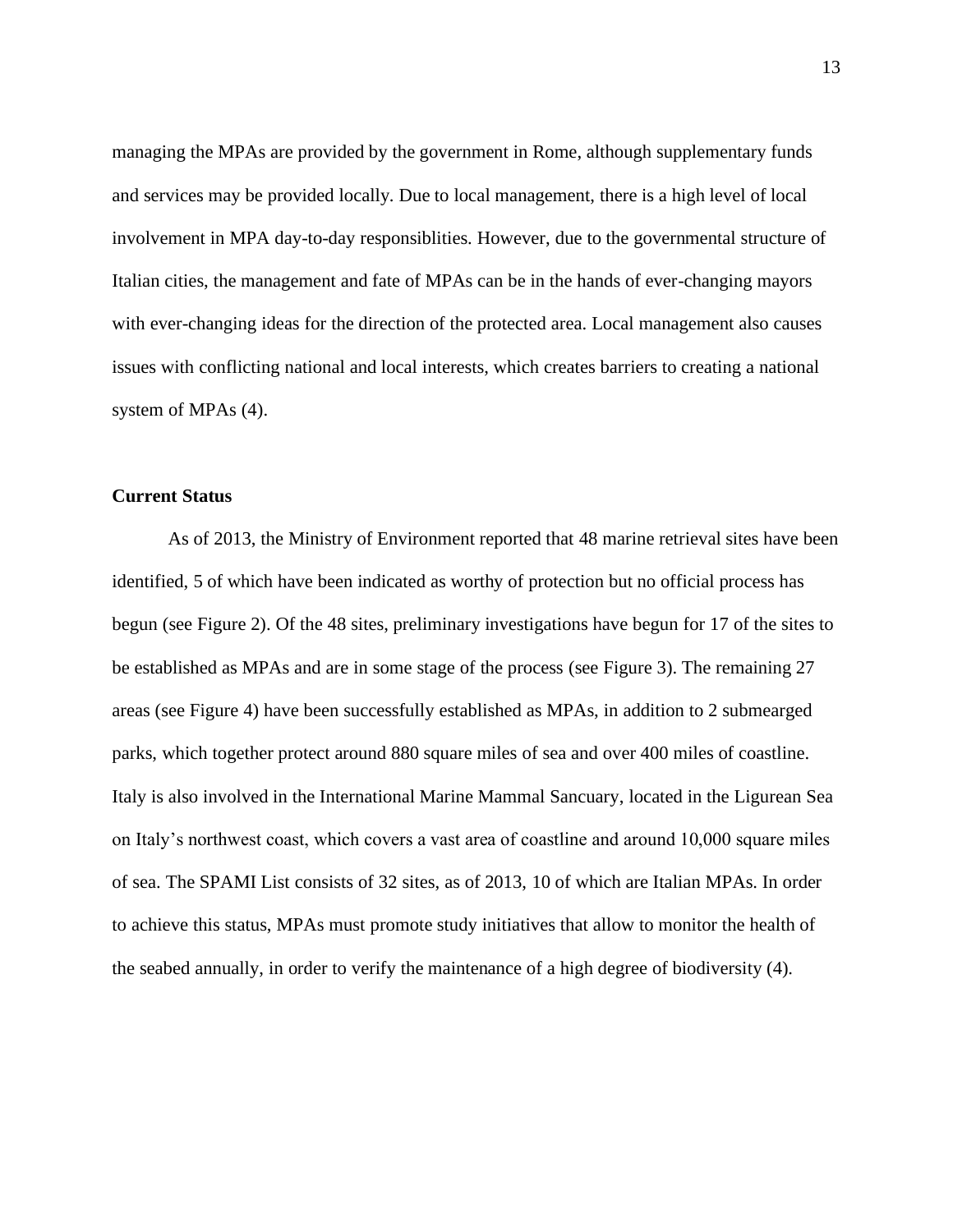#### <span id="page-16-0"></span>**Conclusion**

Coastal life and the economy it supports are both vital parts of both American and Italian governemnts, so it is clear to see why their governments would support protecting their marine resources. While both countries have a long history of protecting terrestrial life, protecting marine resources is still a relatively new process with many unexplored potentials. Due to the factors such as culture, biogeography, and politics, MPAs in the U.S. and Italy are planned and managed much differently. For example, the U.S. controls the largest exclusive economic zone in the world, and that gives the U.S. access to a vast amount of marine resources across several biomes. With this amount of sea area, it is possible to protect a large area or number of areas without crippling industries such as the fishing industry. On the other hand, Italians must share the Mediterranean with their neighbors, so their approach to MPAs is more limited and cooperational.

Another key difference in MPAs of the U.S. and Italy is the effective planning and managemnt of those areas. In the U.S., the establishment of new MPAs is largely decentralized, with states and corporations being able to plan and manage new MPAs. This can cause the creation of token MPAs, which are ineffective sites that give the illusion of protection. The decentralization also causes issues with cooperation between MPAs, and it makes creating a national MPA network relatively difficult. The National System of MPAs was created to fix this issue, but it is a voluntary program to join and MPAs must meet certain criteria to be eligible. The National System of MPAs also gives a framework for effective MPA management, which aids in connectivity and cooperation across the MPA network. In Italy, the cap of 50 MPAs ensures that all new MPAs are thoroughly researched and planned prior to being established, and the central government has the power to establish the MPAs. Then, the continued management of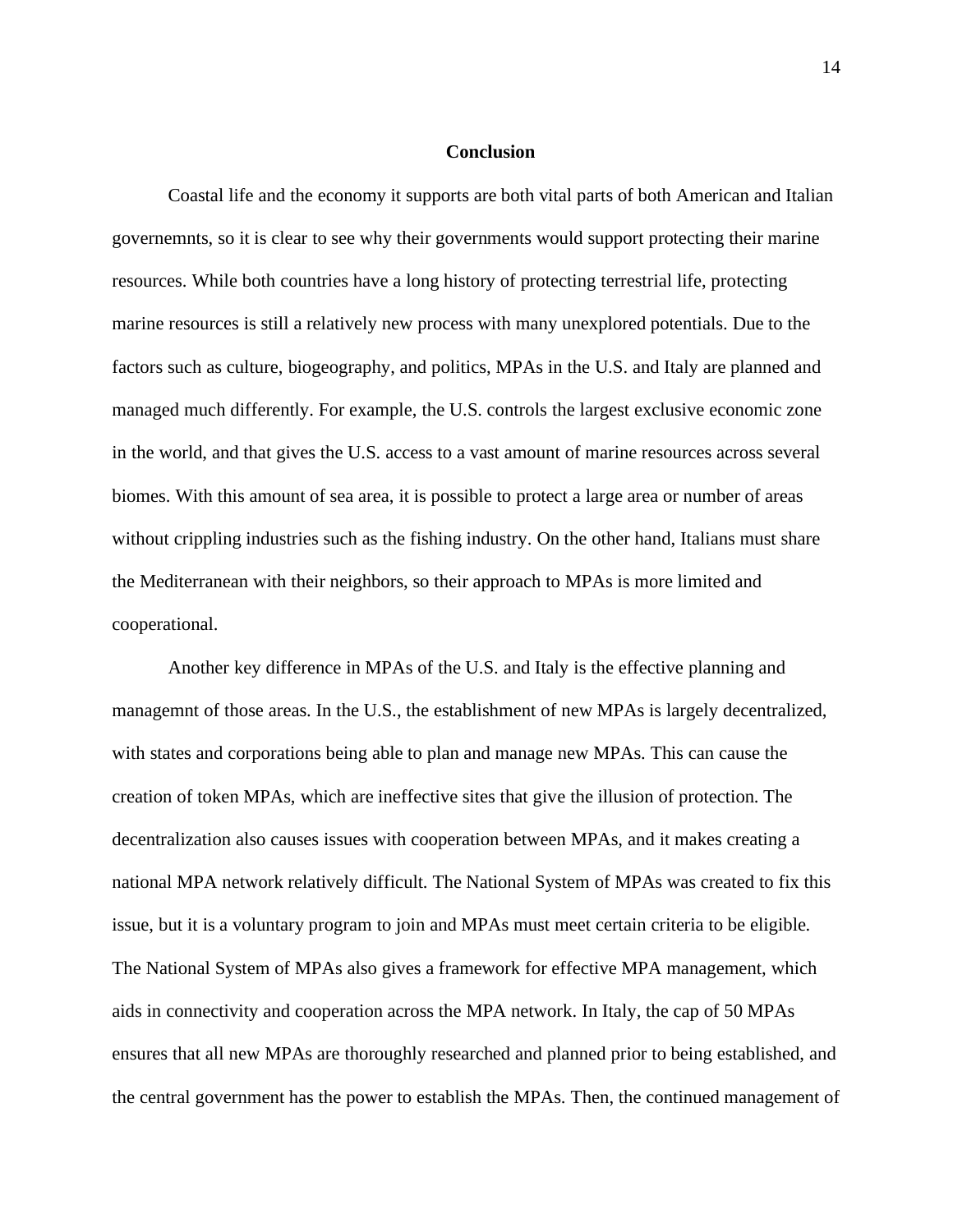the MPAs is done at a local level, by city governments or a consortium of invested parties. Although this helps MPAs get off on the right foot, the cyclical nature of political power can cause irregularity in MPA management and direction. The Italian governemnt has recognized this issue and is working towards creating their own national system of MPAs.

With Italy nearing its maximum limit of MPAs, their focus is on increasing effective management, cooperation, and connectivity not only with their own MPAs, but also with the MPAs of other nations in the Mediterranean. The U.S. is also involved in international marine protection programs and agreements, but it has so far failed to reach its agreed upon levels of protection. In some cases, the current administration has rolled back environmental protections to the detriment of our natural resources. Many organizations, such as the IUCN, have plans and suggestions to support a global increase in marine protection.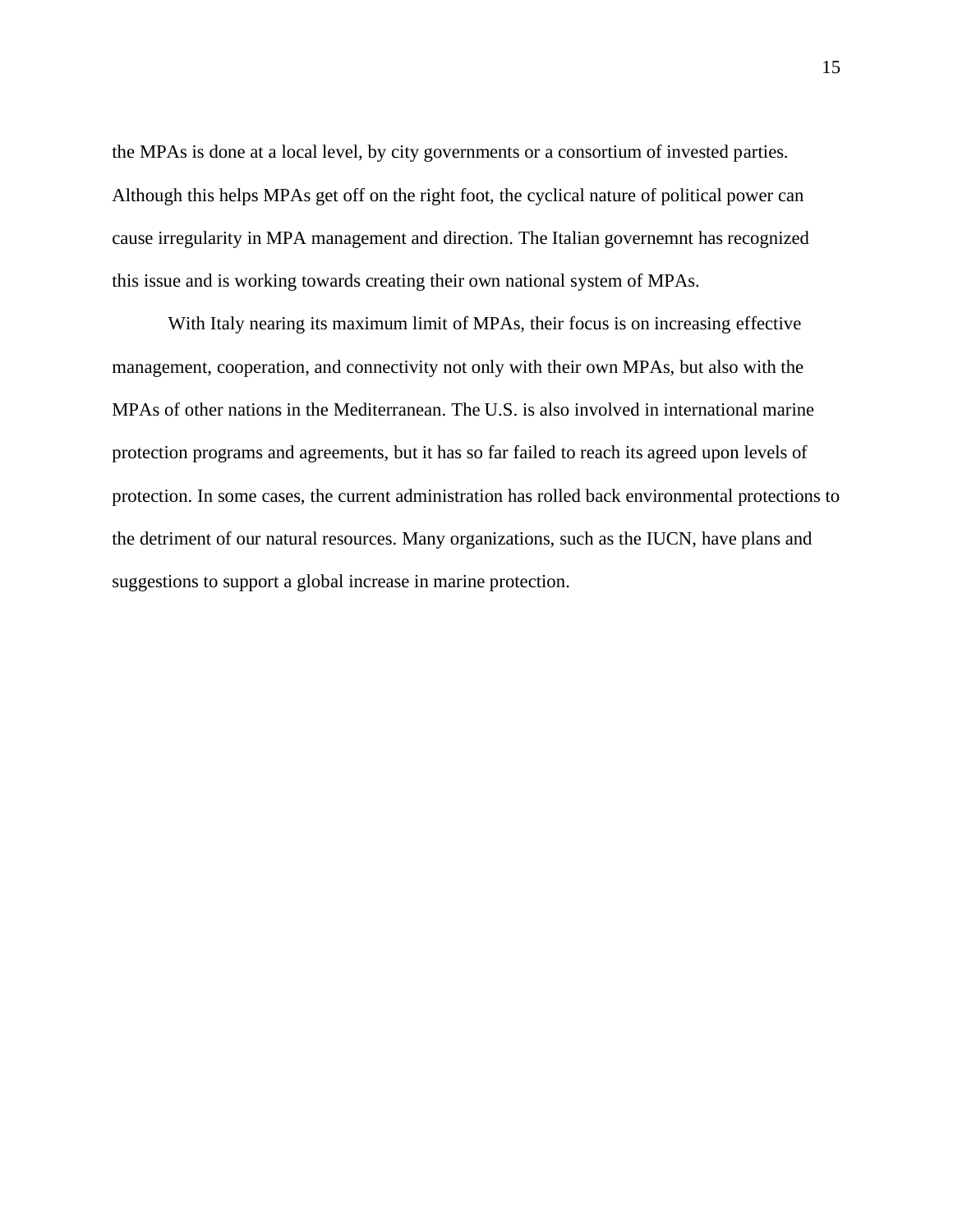# **Figures**

<span id="page-18-0"></span>

Figure 1: U.S. Exclusive Economic Zone and MPAs (NOAA)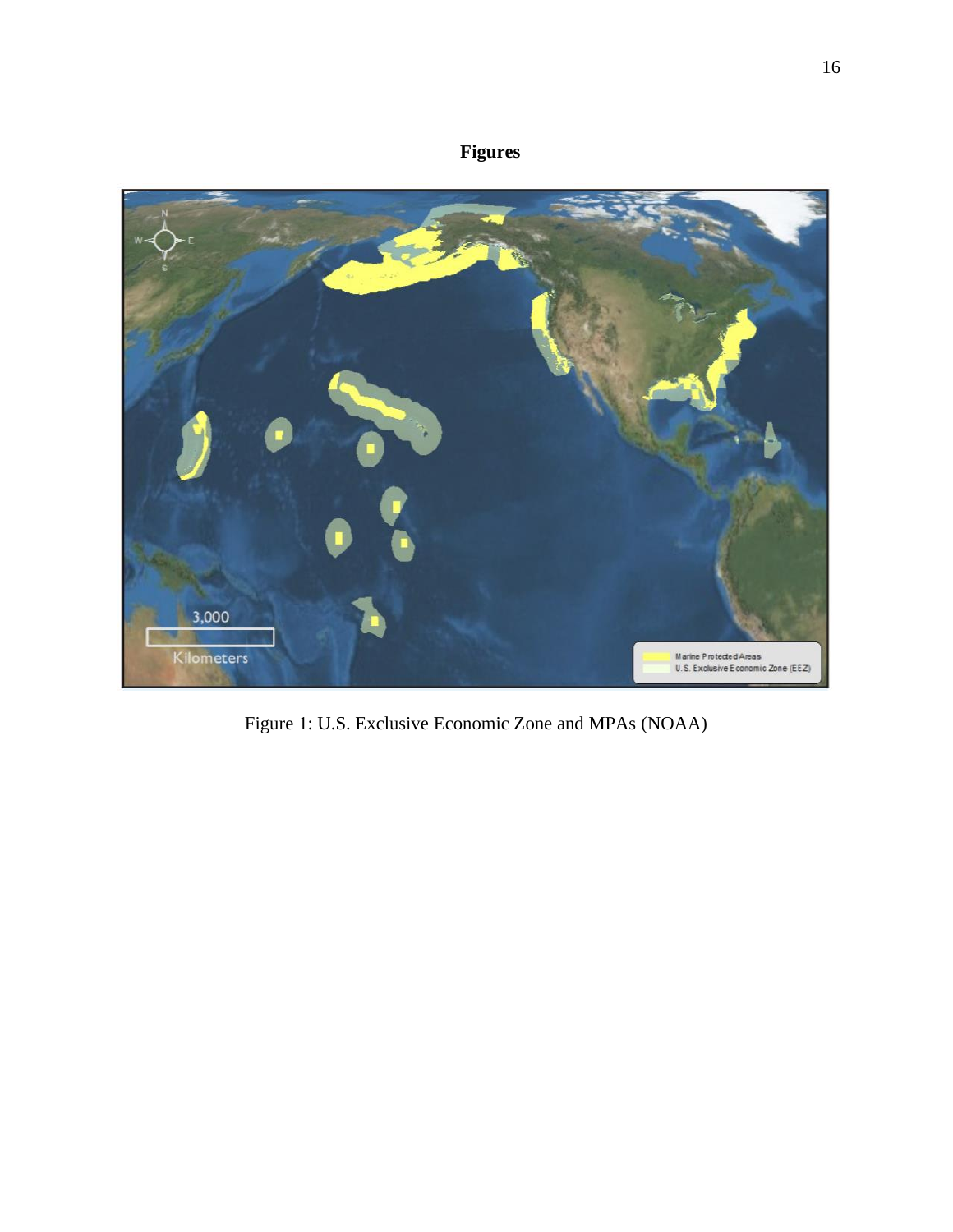

Figure 2: Italian Marine Retrieval Areas (Italian Ministry of Environment)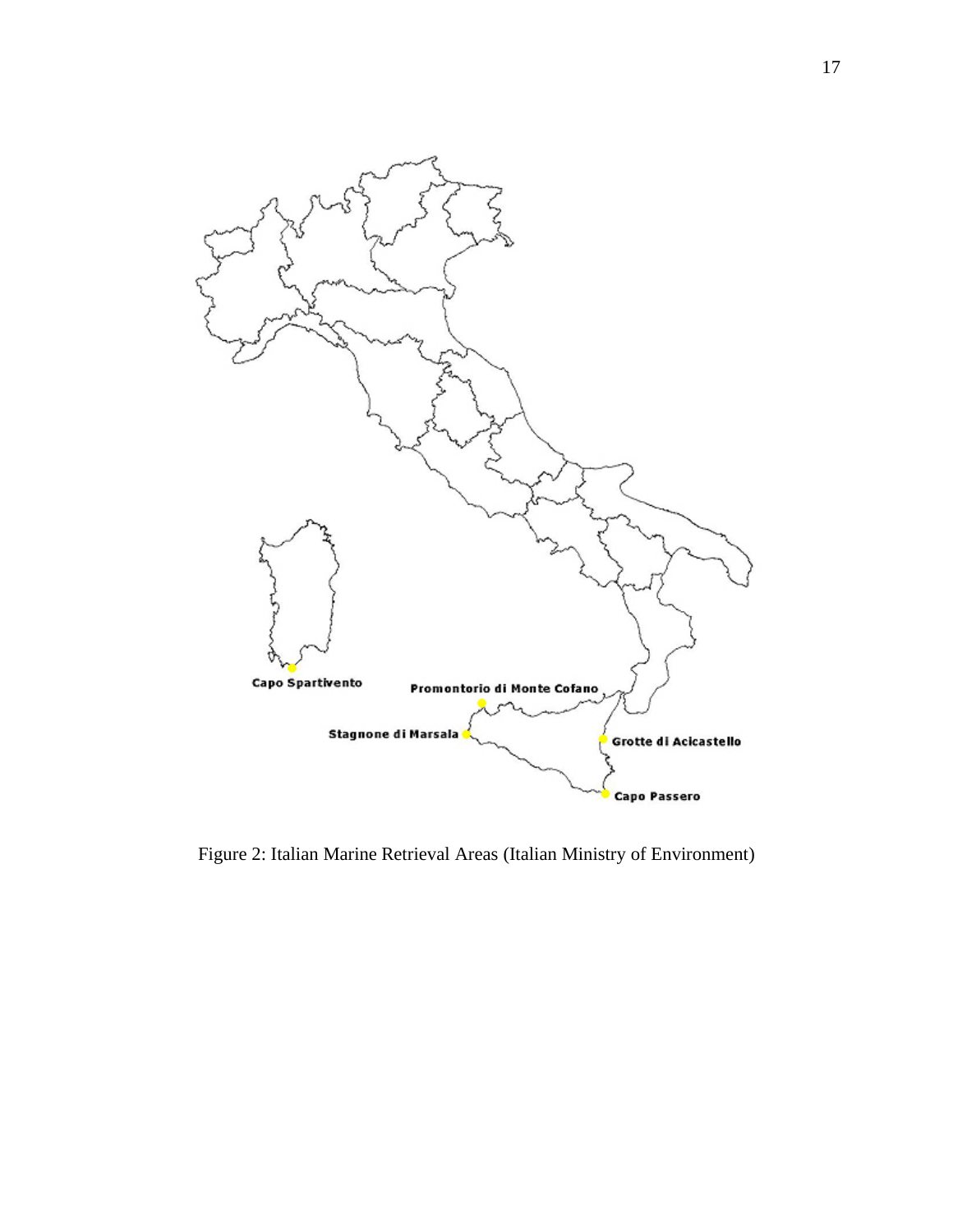

Figure 3: Italian MPAs – to be established (Italian Ministry of Environment)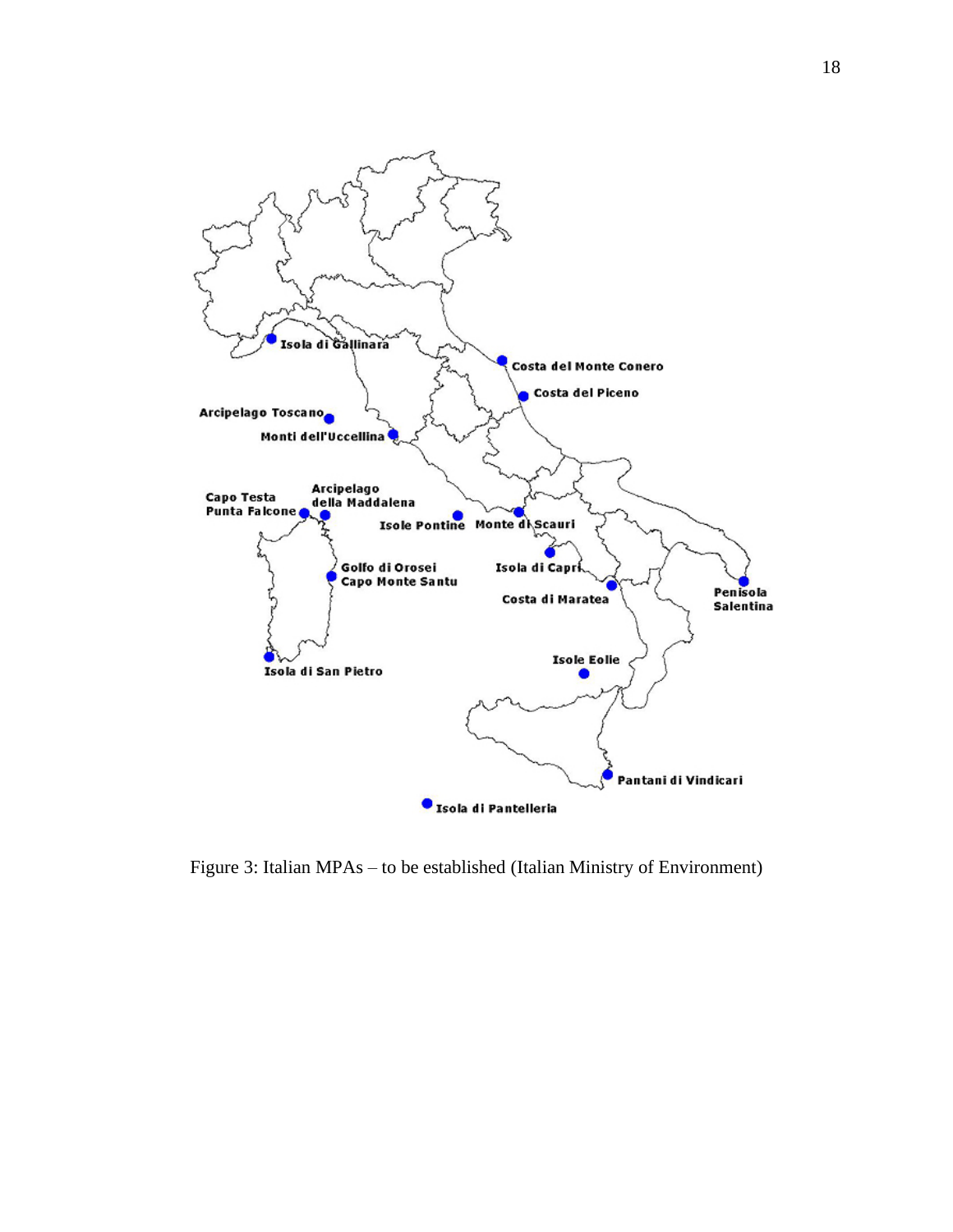

Figure 4: Italian Marine Protected Areas (Italian Ministry of Environment)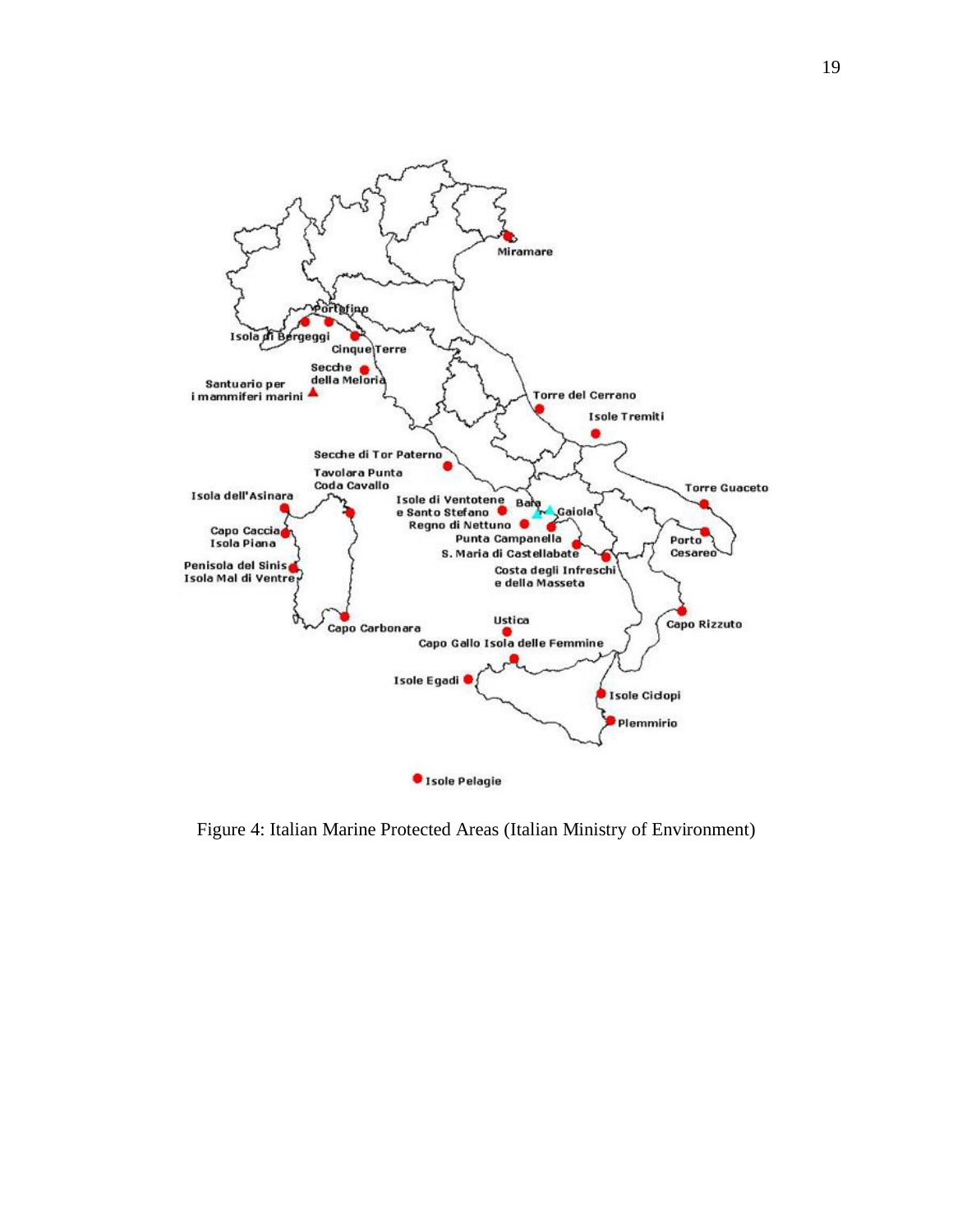#### **Works Cited**

- <span id="page-22-0"></span>1. "About Marine Protected Areas." *Marine Protected Areas*, National Marine Protected Areas Center, marineprotectedareas.noaa.gov/aboutmpas/.
- 2. "America's Coasts." *Economics and Demographics*, NOAA, coast.noaa.gov/states/fastfacts/economics-and-demographics.html.
- 3. *Analysis of United States MPAs*. Marine Protected Areas Inventory, Mar. 2012, nmsmarineprotectedareas.blob.core.windows.net/marineprotectedareasprod/media/archive/pdf/helpful-resources/mpa\_analysis\_2012\_0320.pdf.
- 4. "Aree Marine Protette." *Ministero Dell'Ambiente e Della Tutela Del Territorio e Del Mare*, www.minambiente.it/pagina/aree-marine-protette.
- 5. *Definition & Classification System for U.S. Marine Protected Areas*. National Marine Protected Areas Center, Mar. 2011,

nmsmarineprotectedareas.blob.core.windows.net/marineprotectedareasprod/media/archive/pdf/helpful-resources/factsheets/mpa\_classification\_may2011.pdf.

6. *Framework for the National System of Marine Protected Areas of the United States of America*. National Marine Protected Areas Center, Mar. 2015, nmsmarineprotectedareas.blob.core.windows.net/marineprotectedareasprod/media/archive/nationalsystem/framework/final-mpa-framework-0315.pdf.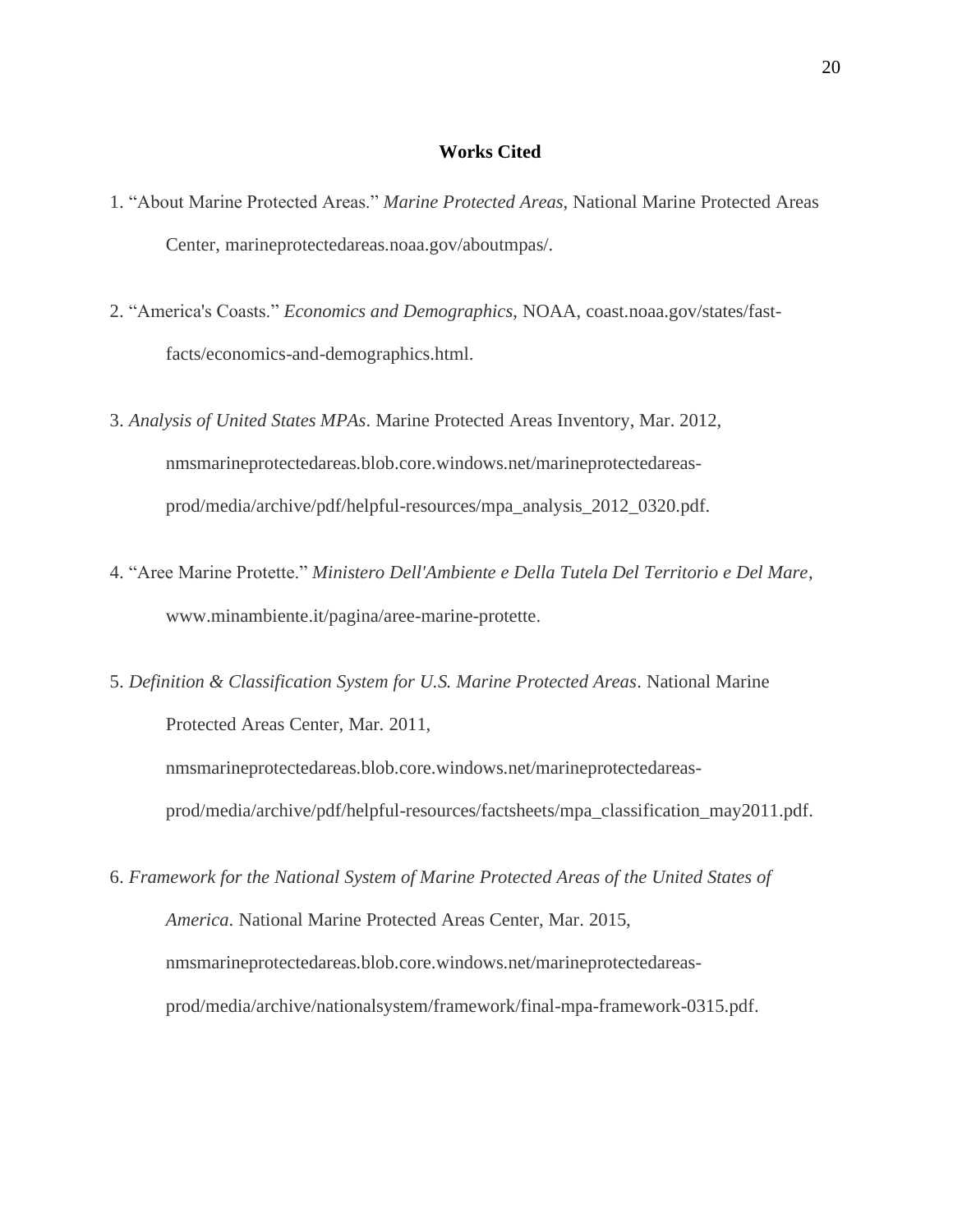- 7. "Italy's 'Sanctuaries.'" *Monterey Bay National Marine Sanctuary*, montereybay.noaa.gov/international/italia/mpa.html.
- 8. "Marine Protected Areas." *WWF*,

wwf.panda.org/our\_work/oceans/solutions/protection/protected\_areas/.

- 9. "Marine Protected Areas." *IUCN*, 23 Jan. 2020, www.iucn.org/theme/marine-and-polar/ourwork/marine-protected-areas.
- 10. "Marine Protected Areas and Climate Change." *IUCN*, 5 Dec. 2018, www.iucn.org/resources/issues-briefs/marine-protected-areas-and-climate-change.
- 11. "What Is a Marine Protected Area?" *NOAA's National Ocean Service*, NOAA, 1 June 2013, oceanservice.noaa.gov/facts/mpa.html.
- 12. *The Status of Marine Protected Areas in the Mediterranean Sea*. MedPan, 2012. http://www.racspa.org/sites/default/files/doc\_medmpanet/final\_docs\_regional/5\_status\_of \_marine\_protected\_areas\_in\_the\_mediterranean\_2012.pdf
- 13. "Where Are Marine Protected Areas Located?" *NOAA's National Ocean Service*, NOAA, 1 June 2013, oceanservice.noaa.gov/facts/mpaloc.html.